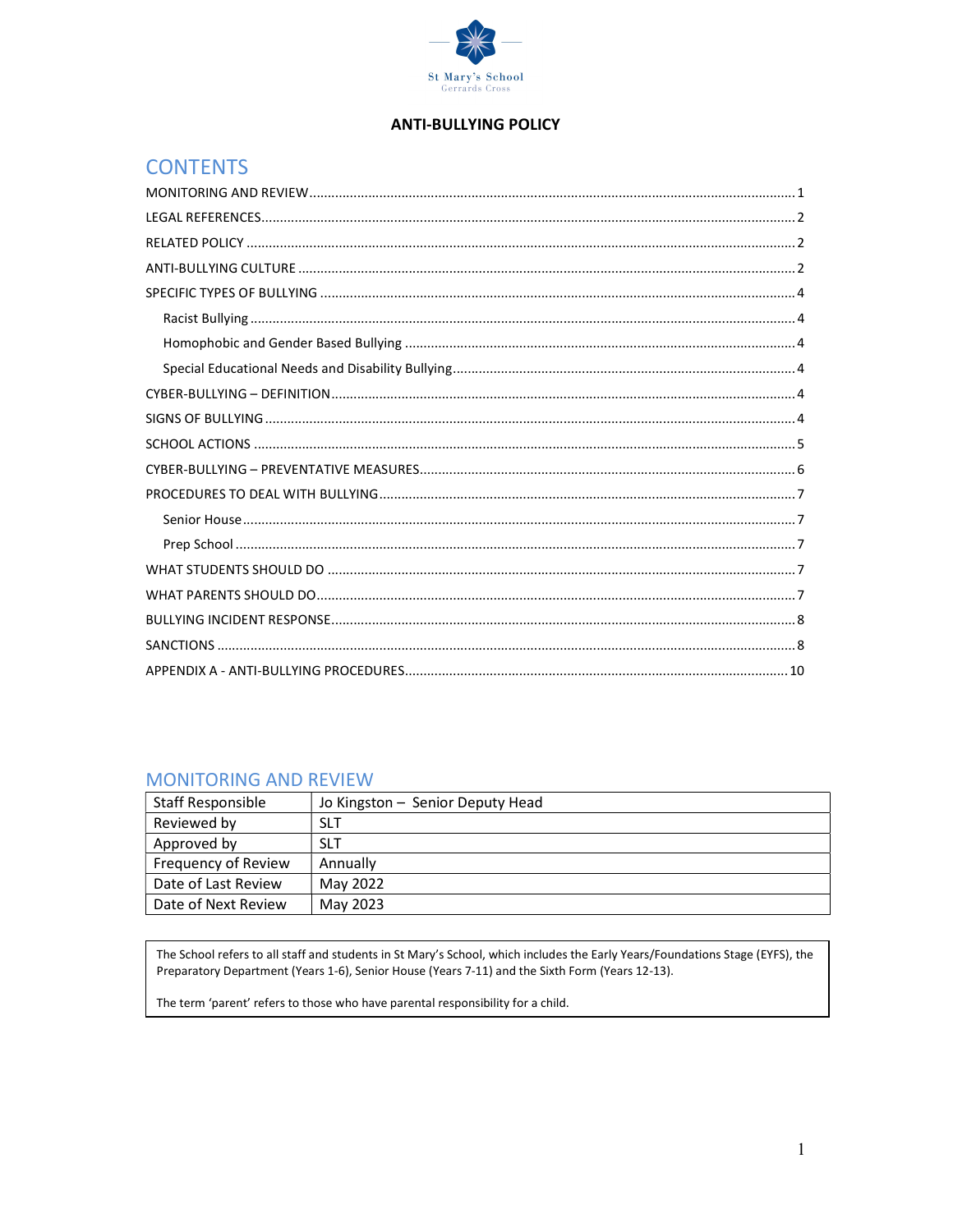

## AIMS

- To demonstrate that the school takes bullying seriously and that it will not be tolerated
- To take measures to prevent all forms of bullying in the school and on off-site activities
- To support everyone in actions to identify bullying and protect those who have been involved
- To demonstrate to all that the safety and happiness of students is enhanced by dealing positively with bullying
- To promote an environment where to tell someone about bullying is not an offence and students feel safe and confident to do so
- To promote self-esteem and positive attitudes in students so that they feel better equipped to challenge bullying behaviour

## LEGAL REFERENCES

This policy operates within a wider national framework, which includes:

- The Education Act 1996
- The Equality Act 2010
- The Children and Families Act 2014
- SEND Regulations 2014
- SEND Code of Practice 2015
- **•** KCSIE 2021
- Department for Education Preventing and Tackling Bullying 2017
- Department for Education Bullying: Don't Suffer in Silence 2002

## RELATED POLICY

This policy should be read in conjunction with:

- **•** Behaviour Policy
- Safeguarding Policy
- **•** Admissions Policy
- Equal Opportunities Policy
- PSHCE Policy

# ANTI-BULLYING CULTURE

St Mary's School values the good relationships that are encouraged by the School and embodied in our Behaviour Code, which has been drawn up by the students themselves and the STAGS guidance in the Preparatory School. Every allegation of bullying, including cyber-bullying and bullying outside the school, will be taken seriously. We acknowledge the negative psychological effects that bullying can have on individuals and the learning environment, and that bullying can cause, in extreme cases, suicide. We will strive to create an environment free from fear. Bullying is unacceptable in this school and will not be tolerated. We recognise that to condone bullying may lead to consideration under child protection procedures.

"Bullying is unwanted, aggressive behaviour among school aged children that involves a real or perceived power imbalance. The behaviour is repeated, or has the potential to be repeated, over time. Bullying includes actions such as making threats, spreading rumours, attacking someone physically or verbally, and excluding someone from a group on purpose." (stopbullying.gov.org)

A more child-friendly definition of bullying might be: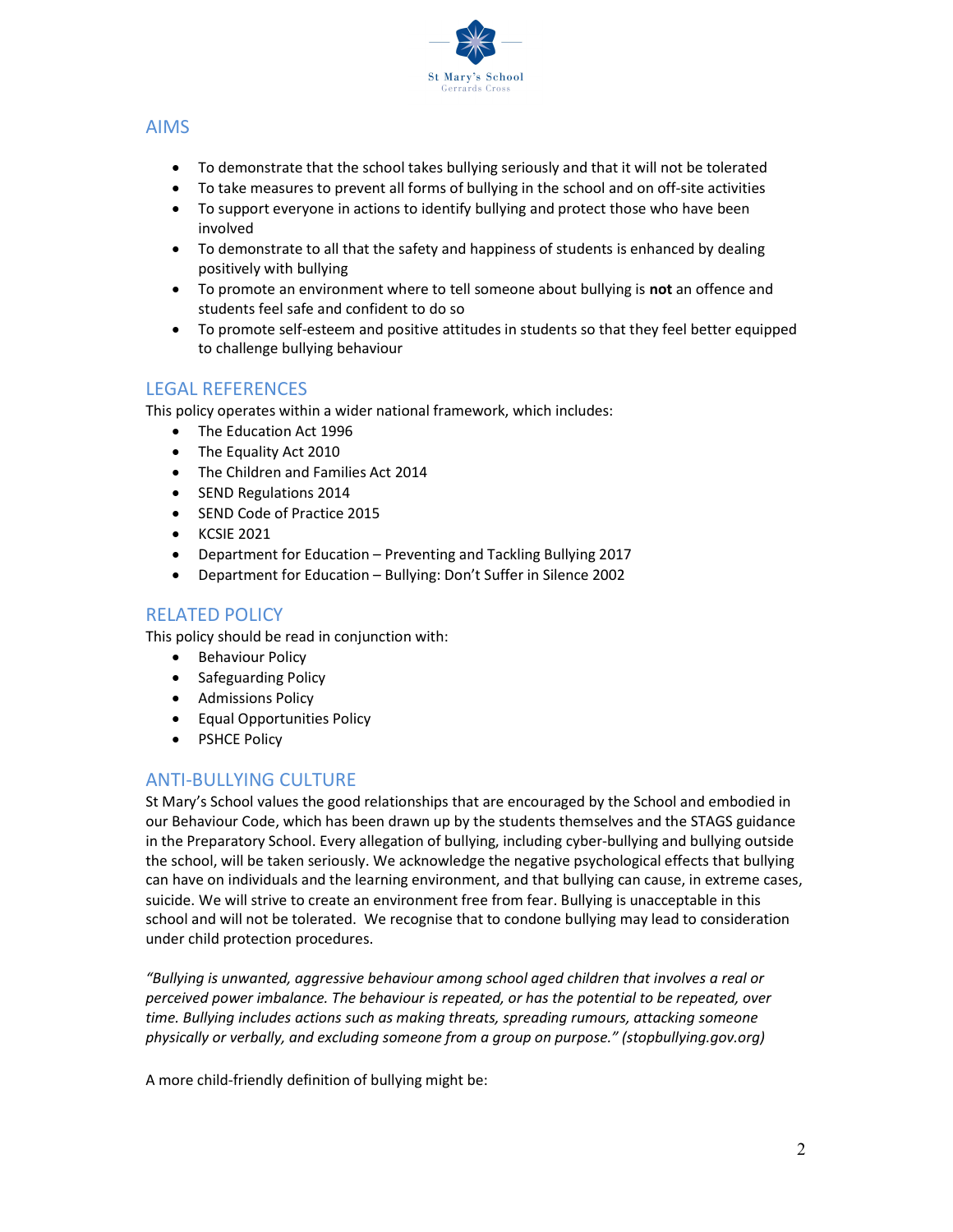

Bullying is when you keep picking on someone because you think you're cooler, smarter, stronger or better than them.

Bullying is handled with understanding and fairness at St. Mary's. We aim to change the attitude of bullies and guide them to more acceptable behaviour. With everyone working together this is possible:

- Bullying is not tolerated at St. Mary's School. It occurs when someone is deliberately hurt or is being upset by others, regularly or over a given time, e.g. aggressive physical behaviour, deliberately excluding someone from a group, threatening or disrespectful behaviour, spreading malicious gossip or rumour, continual teasing
- All cases of bullying must be reported to a member of staff as soon as possible, perhaps through a parent or Senior girl. Incidents will always be investigated.
- Because bullying is unacceptable, any incidents are regarded as a serious matter. Each case is dealt with on an individual basis
- In cases of bullying, the School will work in partnership with parents and, in severe cases, if there is reasonable cause to believe a child is suffering or likely to suffer significant harm with external agencies such as children's social care and/or police.
- Everyone in the School community is equally important and has the right to feel comfortable, happy and valued. Bullying can be prevented if all members of St Mary's work together and respect each other. This complies with the spirit of the European Convention on Human Rights and with the active promotion of values at the School
- Bullying on the basis of protected characteristics (age, disability, gender reassignment, marriage and civil partnership, pregnancy and maternity, race, religion and belief, sex and sexual orientation) will be taken particularly seriously.

The School also recognises that it must take note of bullying perpetrated outside the school which spills over into the school. The school will do what is reasonably practicable to eliminate any such bullying.

Students, staff and parents may be perpetrators or victims of bullying. Bullying can take many forms including but not limited to:

- Physical (e.g. pushing, hitting, kicking, theft of or hiding belongings, invasion of personal space)
- Verbal (name calling, teasing, insulting remarks for example on race, sexual orientation, religion, cultural differences or gender, unkind notes)
- Social or psychological (spreading nasty stories or untrue rumours, exclusion from a group, staring in an intimidating manner)
- Online, phone calls, emails, SMS, social networking, videoing, photography,
- Inter-relationship bullying between classes/groups

Abuse is abuse and should never be tolerated or passed off as 'banter' or 'part of growing up'. Equally, abuse issues can sometimes be gender specific e.g. girls being sexually touched/assaulted and boys being subject to initiation/hazing type violence (KCSIE, 2021). It is important to consider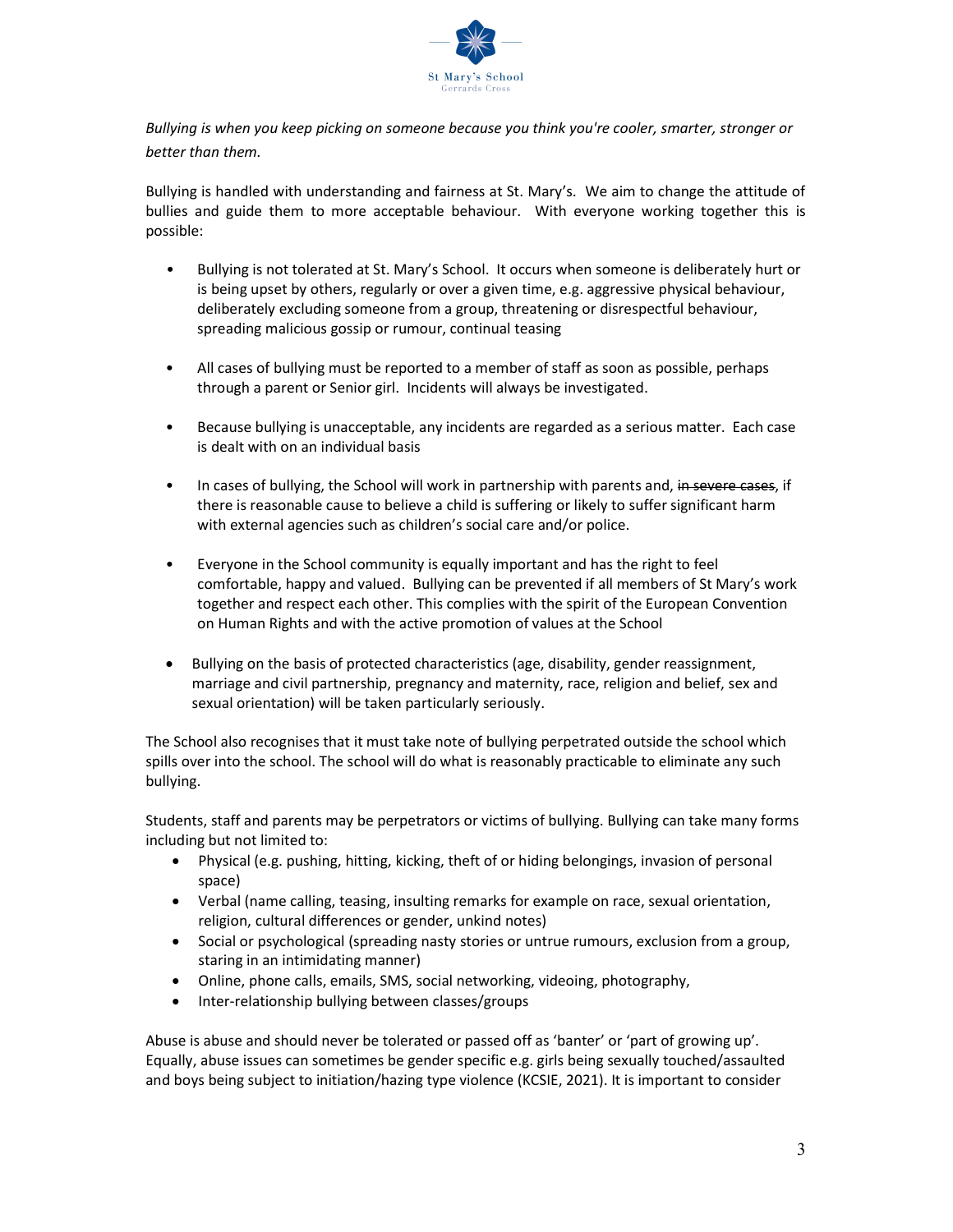

the forms abuse may take and the subsequent actions required. See appendix three of our Child Protection policy for further details.

## SPECIFIC TYPES OF BULLYING

#### Racist Bullying

This type of bullying is when an individual is targeted for representing a group based on colour, background, culture or religion. This type of bullying can take the following forms:

Name calling, racist jokes, graffiti, offensive mimicry, physical threats/attacks, provocative use of badges, racist literature, inciting others to be racist and refusing to co-operate in lessons or extracurricular activities with others.

We recognise that racist bullying may lead to consideration under child protection procedures.

#### Homophobic and Gender Based Bullying

Students do not necessarily have to be lesbian, gay, bisexual or gender fluid to experience bullying around sexual orientation or gender. This type of bullying can take the form of any of the aforementioned behaviour.

#### Special Educational Needs and Disability Bullying

This type of bullying can take the form of any of the aforementioned behaviour.

### CYBER-BULLYING – DEFINITION

Mr Bill Belsey, the creator of the website: http://www.cyberbullying.org/ defined this unpleasant phenomenon in the following terms:

 "Cyberbullying involves the use of information and communication technologies to support deliberate, repeated, and hostile behaviour by an individual or group that is intended to harm others."

Cyber-bullying can involve but is not limited to social networking sites, emails and mobile phones.

### SIGNS OF BULLYING

Students who are being bullied may show changes in behaviour

- Unwillingness to return to school
- Displays of excessive anxiety, becoming withdrawn or unusually quiet
- Failure to produce work, or producing unusually bad work, or work that appears to have been copied, interfered with or spoilt by others
- Books, bags and other belongings suddenly go missing or are damaged
- Change to established habits (e.g. giving up music lessons, change to accent or vocabulary)
- Psychological damage and diminished levels of self-confidence
- Frequent visits to the Medical/Student Room with symptoms such as stomach pains or headaches
- Unexplained cuts and bruises
- Frequent absence, erratic attendance, or late arrival to class
- Choosing the company of adults
- Displaying repressed body language and poor eye contact
- Difficulty in sleeping, or experiencing nightmares
- Talking of self-harm, suicide or running away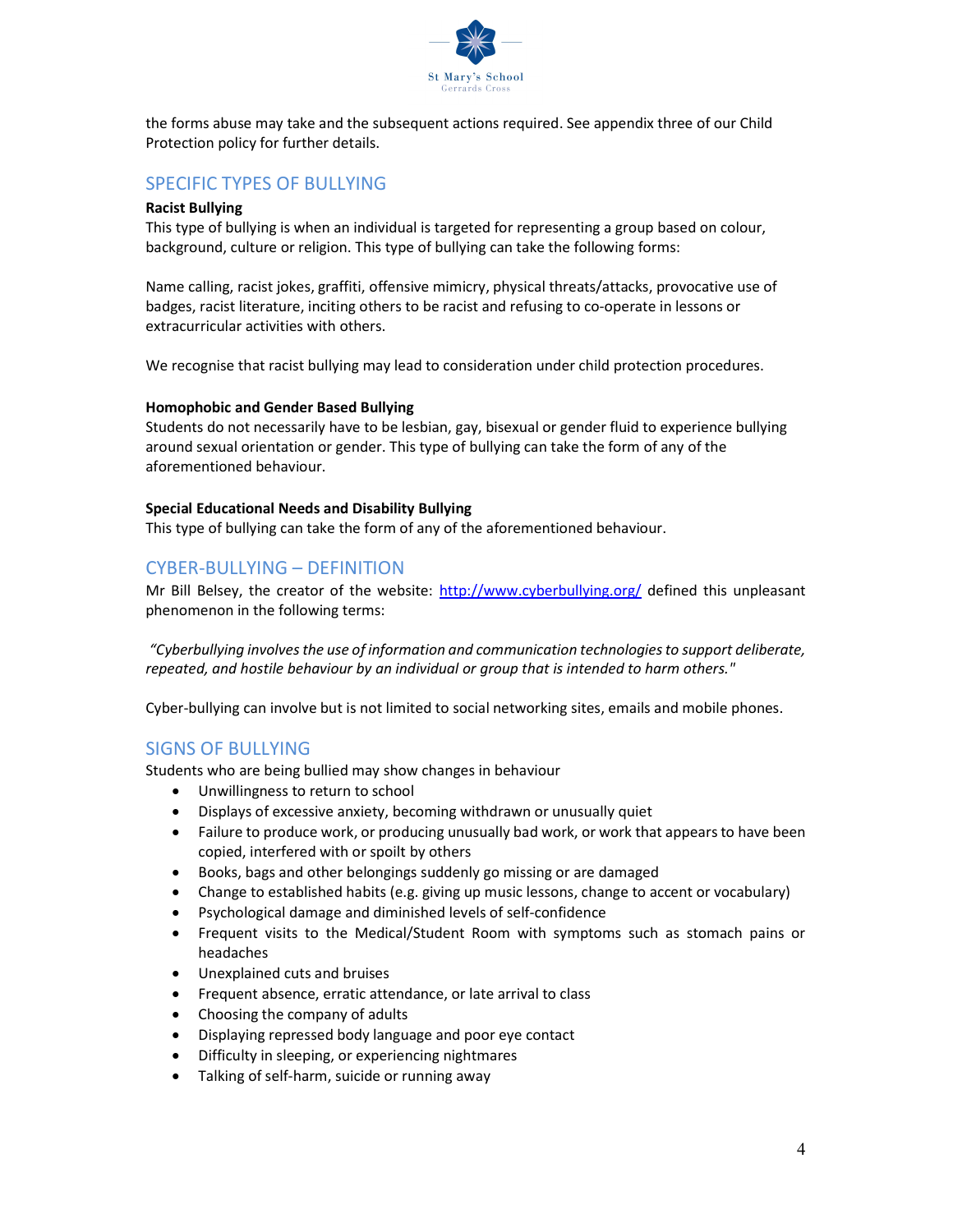

# SCHOOL ACTIONS

To encourage a culture in line with our aims, the School will ensure that:

- An anti-bullying programme will form part of the PSHCEE curriculum (Nursery -Y13), Circle Time and pastoral sessions (Prep School) and assemblies which raise awareness, promote self-esteem and refer to the anti-bullying policy in age appropriate terms. Other vehicles such as Drama lessons and projects will also be used
- Discussions surrounding such issues will take place in form times in the Senior House
- The Behaviour Code will be available in every form room.
- Staff and students are expected to treat each other with tolerance and respect.
- The School will challenge racist or homophobic language, acknowledge diversity and difference and offer confidential support for students bullied on the grounds of their sexuality or who are sexually harassed.
- Students will be encouraged to keep a record of any bullying via text, email or messaging services. They will be informed about police best practice for dealing with online communication via their PSHCEE lessons and ICT lessons
- The School will avoid drawing undue attention to differences of LDD (Learning Difficulties or Disabilities) students
- The effectiveness of this policy will be reviewed, in part, via student voice for example in anonymous surveys and PHSCE discussions.
- Pastoral displays will highlight the importance of treating others with fairness and respect
- Pastoral system: girls are encouraged to confide in Form Tutors or Senior Staff in Senior House and Class Teachers, Teaching Assistants or Senior Staff in the Early Years and Prep School
- Regular school assemblies address the issue including Anti-Bullying week
- Academic and co-curricular successes are celebrated in all types of assemblies and feedback in lessons
- Kindness and empathy are promoted as part of SMS Spirit and praise points awarded.
- St Mary's School has adopted the Girls on Board approach to deal with friendship issues and to equip the students with the skills to resolve difficulties appropriately rather than escalating them.
- The school discourages any exclusive or unfriendly behaviour by staff, and staff are required to adhere to the staff code of conduct.
- A provision of a range of co-curricular activities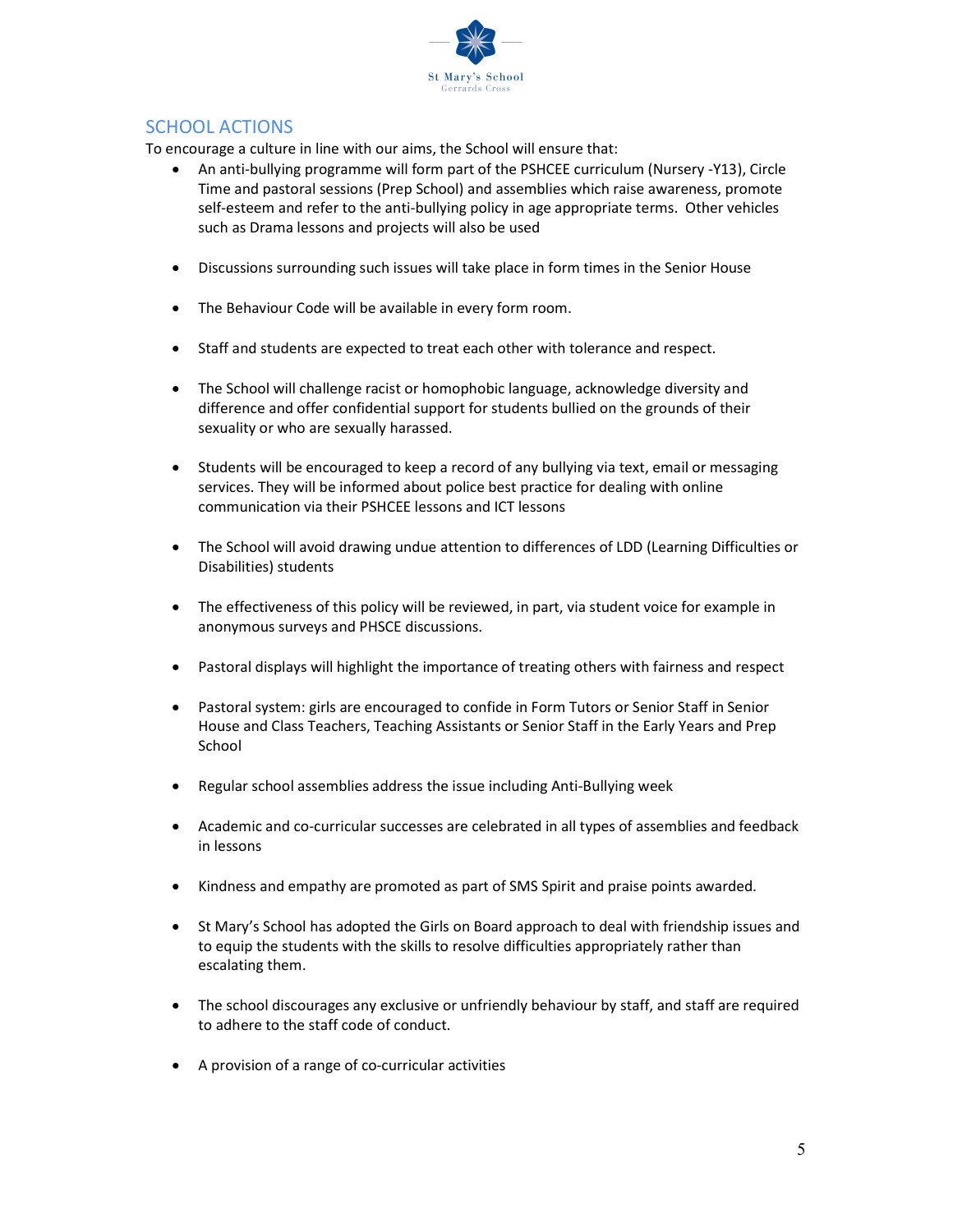

- The Designated Safeguarding Lead will liaise with the Headmistress over all anti-bullying cases and sanctions
- The DSL (Designated Safeguarding Lead) will report termly to the nominated governor for child protection
- An anti-bullying log is kept to identify any patterns or repeated behaviour, and so that if required, appropriate actions can be taken on a year group/whole school level to promote a positive culture of respect and tolerance, where all students are free from fear.
- There will be regular staff training and support for all staff to raise awareness, including protected characteristics and online safety.
- We will have a Buddy system and Sixth Form prefect system in Senior House, playground leaders, friendship bench and Kindness Cup in Prep. Student Voice box in both sections
- Staff should use seating plans up to and including KS3 and they should be used where appropriate in KS4 and KS5
- Staff supervision begins from 8.00 am (see supervision policy with SLT on duty), and includes break and lunch time. After school, girls are supervised either in Late Prep, Busy Bees or registered in co-curricular clubs
- All girls are aware of their safe places to go e.g. School library, Student Room

## CYBER-BULLYING – PREVENTATIVE MEASURES

In addition to the preventative measures described above, St Mary's School:

- Expects all students to adhere to its Acceptable Use Policy. Certain sites are blocked by our filtering system and ICT support, the DSL will check student use. Teachers will monitor students' use of devices within lessons. We will impose sanctions for the misuse, or attempted misuse of the internet
- Issues all students with their own personal school email address. Access to sites or personal email not permitted except where the use of their device depends on this up to Year 11.
- Offers guidance on the safe use of social networking sites and cyber-bullying in ICT and PSHCE lessons, which covers blocking and removing contacts from "buddy" lists
- Offers guidance on keeping names, addresses, passwords, mobile phone numbers and other personal details safe and private
- Mobile phones are handed in at registration each morning, stored securely in the School Office and returned at afternoon registration
- No filming or photographing of any girl or member of staff is allowed except at the express direction of a member of staff and then with a clear educational purpose

In addition, St Mary's School raises Parents' Awareness of e-safety and cyberbullying, including how to respond through newsletters, dedicated resources on firefly and parents' seminars.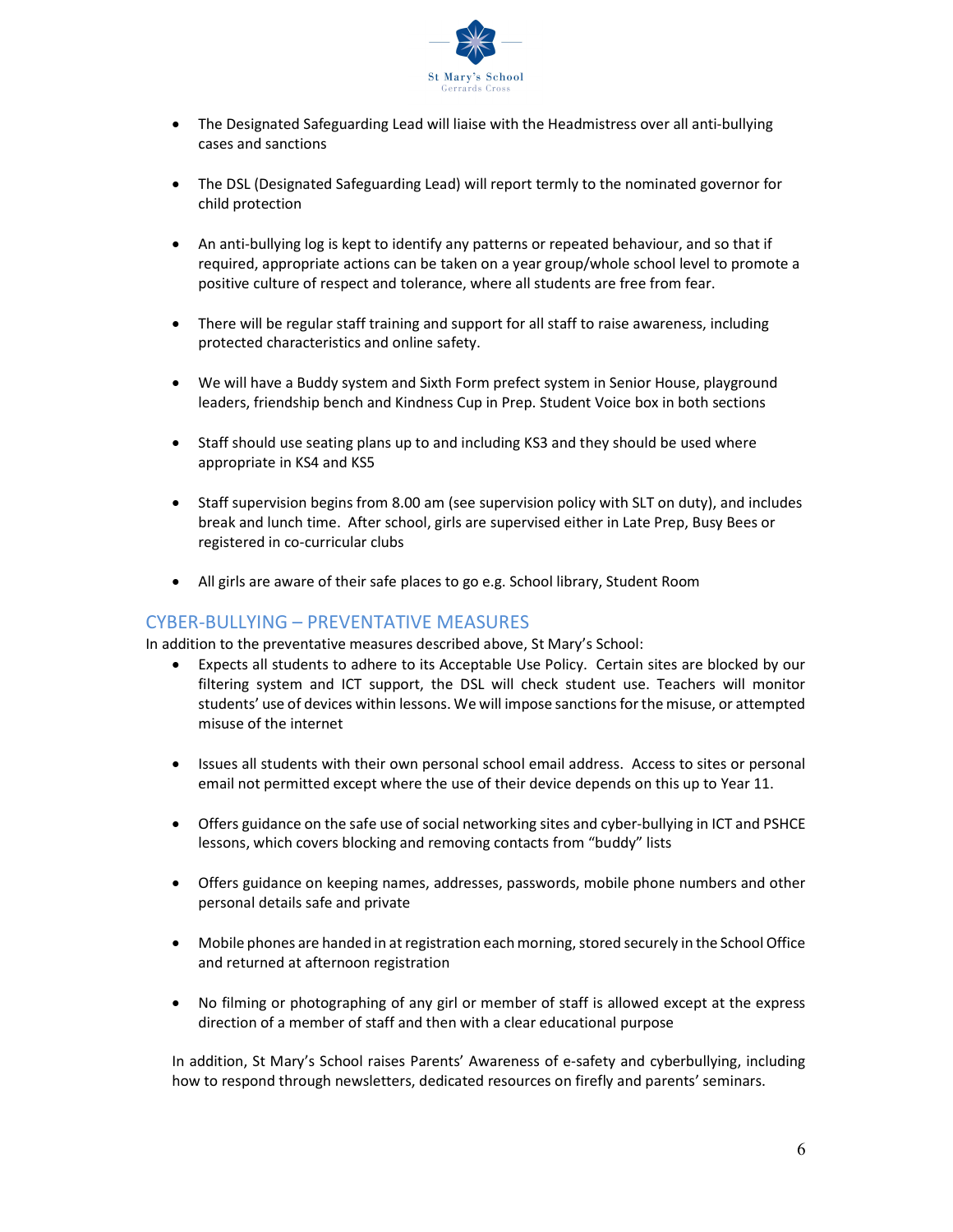

Further details are given in our Students use of ICT, Mobile Phones and other Electronic Devices Policy and in our Internet Safety Policy. All mobile phones will be kept switched off in the EYFS setting.

#### All Staff will:

- Know the policy and procedures
- Be observant and ask students what is happening to them
- Deal with incidents according to the procedures
- Never let any incidences of bullying pass by unreported, whether on-site or during an off-site activity

## PROCEDURES TO DEAL WITH BULLYING

All reported incidents will be treated seriously and fully investigated; all parties will be heard and given appropriate support.

#### Senior House

If a member of staff witnesses overt bullying, as defined above, the incident should immediately be reported to the appropriate Head of Year/Section or DSL. A member of staff who is informed of any bullying should report the incident to the appropriate Head of Year/Section or DSL who will then investigate by contacting all the parties concerned and document the incident (see procedure in appendix A). If the incident is of a serious nature or repeated, the Headmistress will be informed immediately. Any incidents involving members of staff should be reported directly to the Headmistress. Written records of all proceedings should be kept in school files to enable patterns to be identified. All bullying is recorded on a central register. Incidents are kept on the student's central file/iSAMS well-being module.

#### Prep School

If any member of staff or School helper witnesses overt bullying as defined above, the incident should immediately be reported to the class teacher, who should then inform a senior member of staff. The senior member of staff will speak with the girls involved and take written notes of the incident. If the incident is of a serious nature, the Head of the Prep School will be informed immediately. Any incidents involving members of staff should be reported directly to the Headmistress. A written log of all such incidents is kept by the Deputy Head and the Head of Prep and incidents are kept on the student's file/iSAMS well-being module.

### WHAT STUDENTS SHOULD DO

If a student witnesses or experiences bullying, the incident should immediately be reported to any member of staff. Girls are encouraged to be upstanders to prevent further incidents and confide in Form Tutors and Senior Staff in Senior House and Class Teachers, Teaching Assistants or Senior Staff in the Prep Department. Students must keep a record of any bullying via text, email or messaging services. All reported incidents will be treated seriously and fully investigated; all parties will be heard and given appropriate support.

### WHAT PARENTS SHOULD DO

If you suspect your daughter is being bullied you should:

- Listen and try to provide an open, non-judgemental environment for your daughter to talk about her problem
- Tell her you understand and give her support. Remind her she has the right to feel safe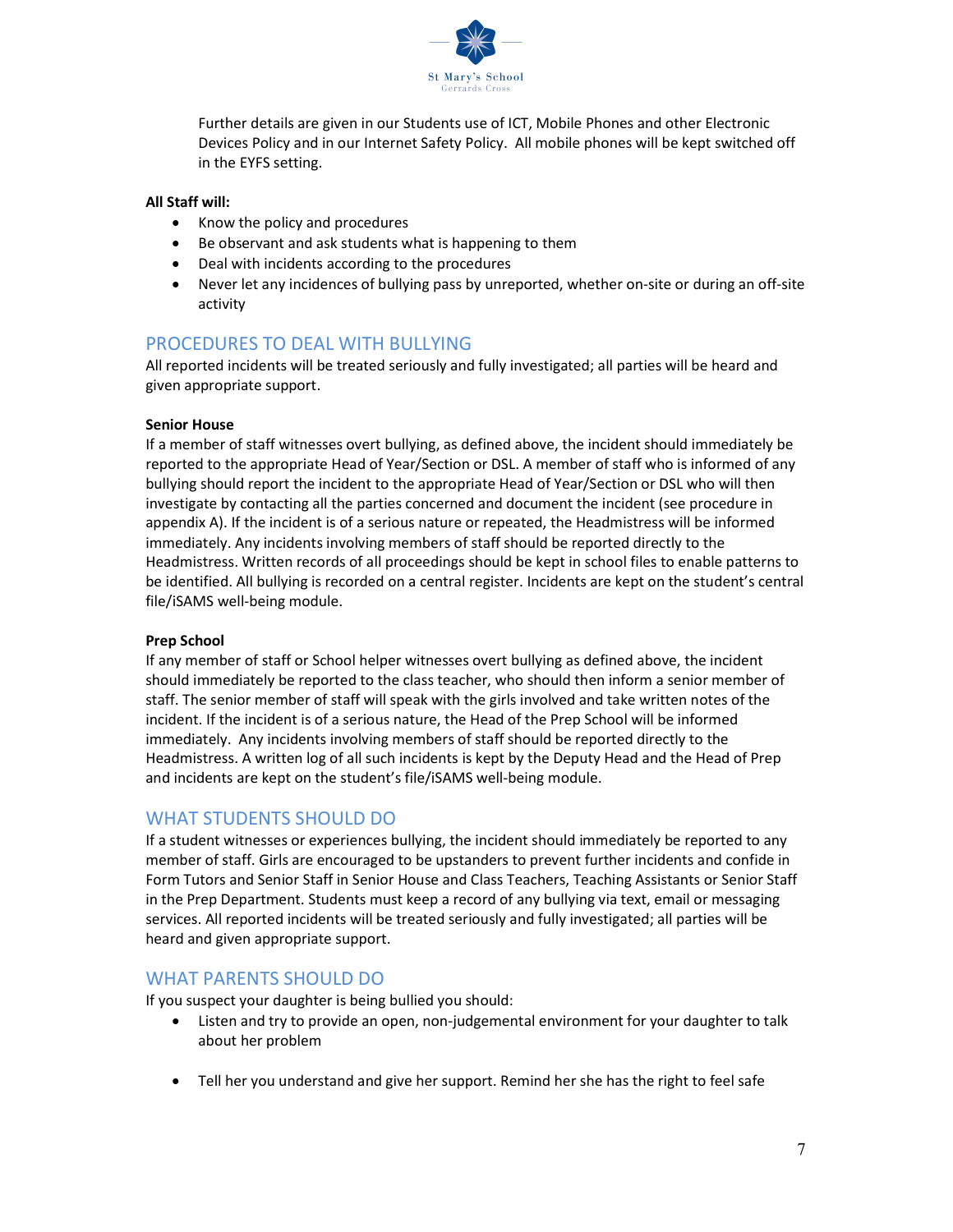

- Suggest your daughter speak to a member of staff
- If the problem seems particularly serious, or ongoing, contact the Form Tutor, Head of Year or Head of Section immediately
- Try to avoid an angry or emotional response
- Parents should realise that actions such as contacting the parent of the alleged bully and discussing the matter with other parents can inflame the situation
- Contact the school straight away if the issue continues to be unresolved
- Trust the school to carry through actions that will solve the problem
- Youth Produced Sexual Imagery nudes and semi nudes (also known as sexting) do not ask to look at the image. If you are shown the image, close the device immediately; do not forward the image onto someone or via email or to another device. You can then contact School or the Police (101) and ask for further advice

## BULLYING INCIDENT RESPONSE

When bullying is found to have occurred appropriate action will be taken to:

- Ensure the immediate safety and well-being of those involved
- Provide ongoing support and counselling for those involved
- Inform the individual who has been responsible for the bullying that this behaviour is unacceptable
- Counsel the individual to understand the implications of bullying
- Establish whether further support and/or counselling are required to rectify behaviour
- Advise the individual of the consequences of further bullying
- Apply the appropriate sanctions to the relevant parties according to the behaviour policy
- Inform the parents
- Follow up with the individuals to provide any necessary support

Please see the "Anti-Bullying Procedures" appendix at the end of this document

## **SANCTIONS**

Parents will be invited in to discuss the matter with their child present and appropriate action will be taken. Disciplinary sanctions may include Saturday detention, formal warning and contract of good behaviour, 'community service' or suspension, removal of privileges or specific supervision and there may also be a requirement that the bully has specialist counselling. In serious or repeated incidents, a disciplinary hearing will be held which could result in suspension or expulsion.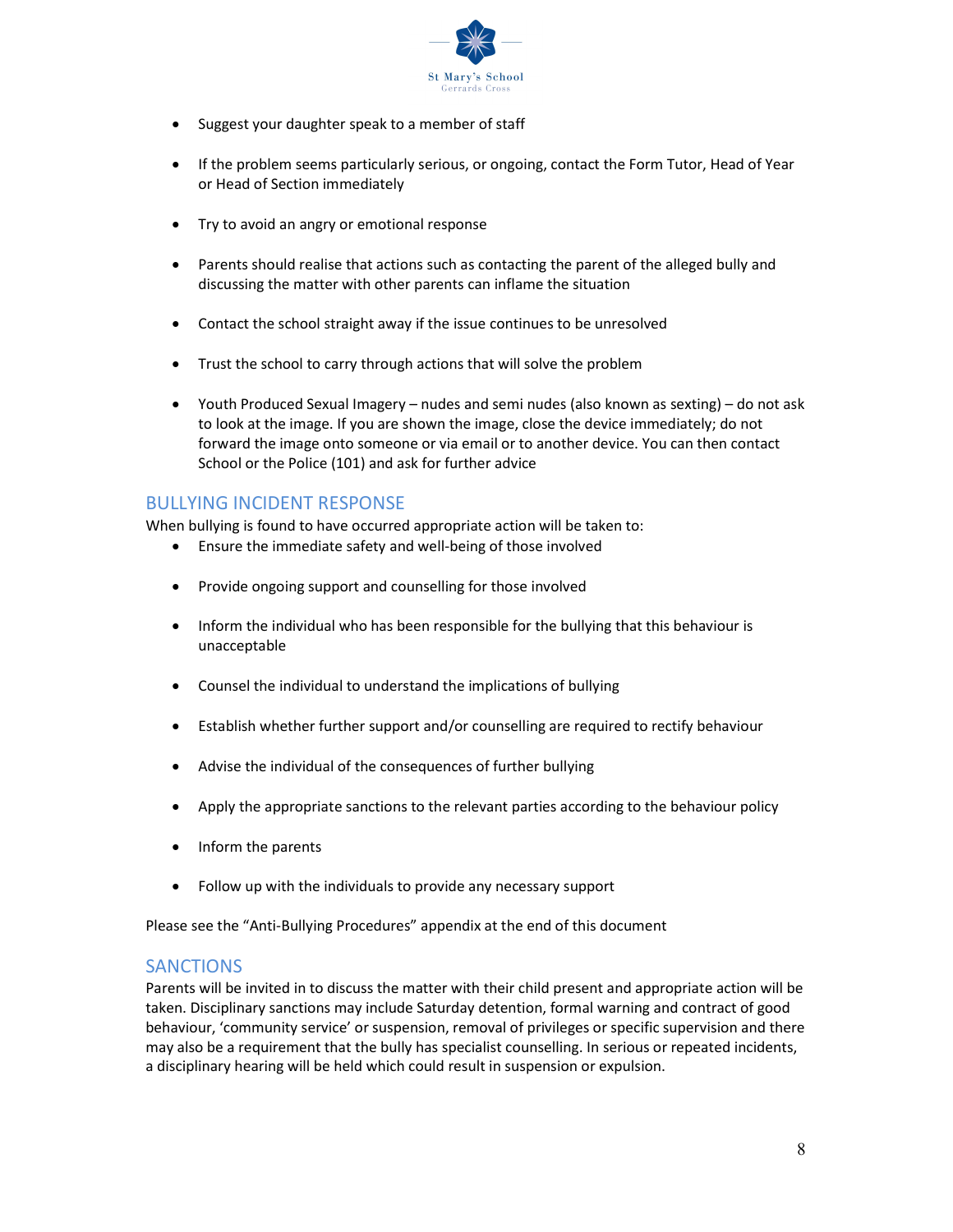

In all cases, both the victim and the perpetrator will be monitored until such a time as both parties are confident the situation is resolved to the School's satisfaction.

In all instances, both victim and perpetrator will receive support through the pastoral system; the former to ensure the restoration of self-confidence and in the case of the latter to investigate underlying causes of and ensure a fuller understanding of their behaviour.